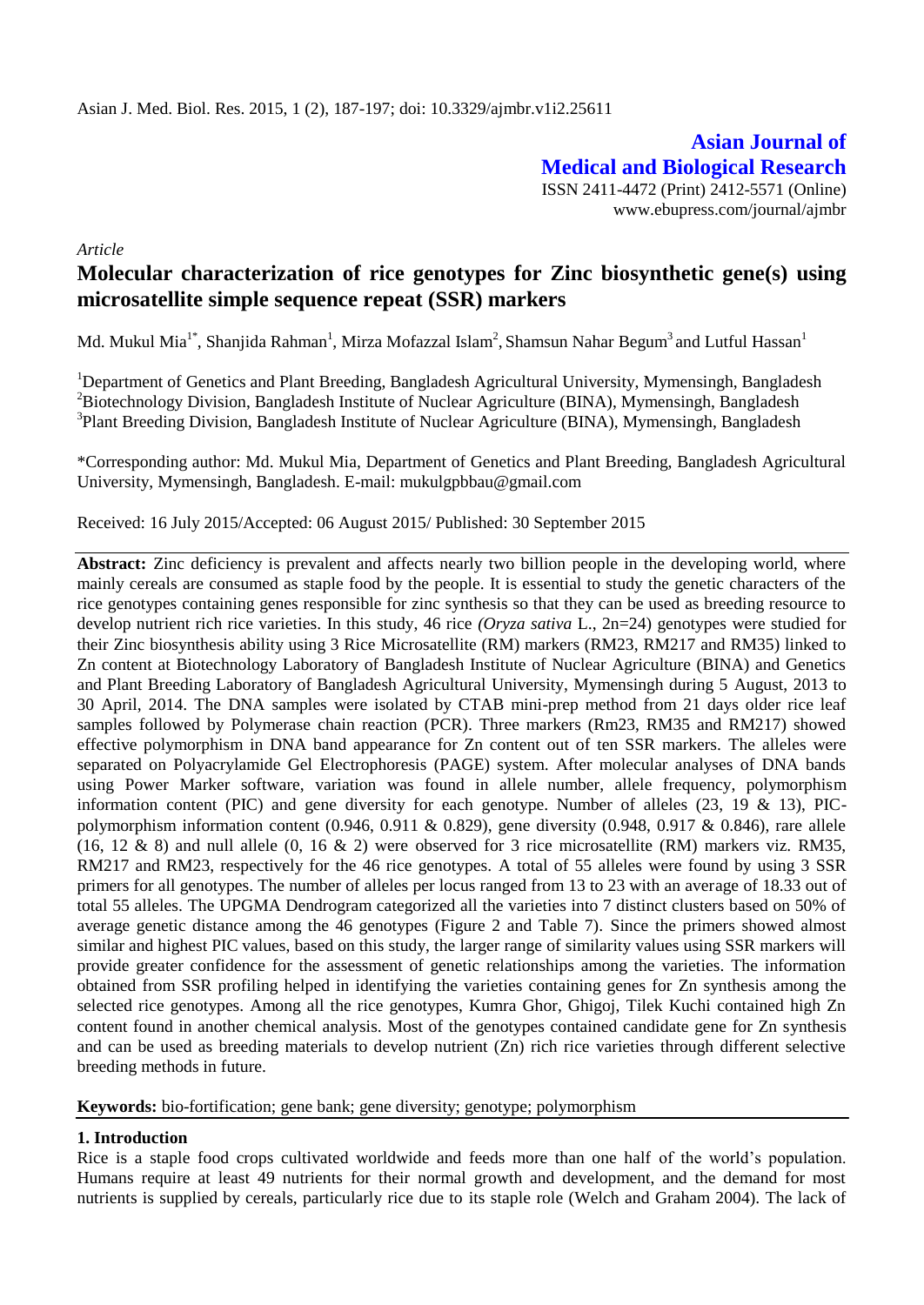micronutrients such as Zn in staple food crops is a widespread nutrition and health problem in developing countries. It is an essential micronutrient for human diet and their deficiency causes various problems in human body like retardation of growth in children, male reproduction, low blood sugar, poor bone growth, brain disorders, high blood cholesterol, poor circulation, eating disorders, problems with female reproduction, poor skin, nails and hair deformations and poor sense of taste and smell (Stewart 2010). Identification as well as development of rice varieties with higher amount of micronutrient (Zn) is an important way to overcome this malnutrition. Around two billion people suffer from nutrient deficiency, while prevalence of Zn deficiency is much harder to quantify due to the lack of a reliable and easy clinical assay (FAO 2004). Many researchers have already studied genetic variation for mineral elements in cereal grains such as rice (Gregorio *et al.* 2000; Zhang *et al.* 2004), wheat (Cakmak *et al.* 2000). The rapid development of molecular technology provides great opportunities to enhance nutritive values of traditionally cultivated crops. One of the strategies is "Biofortification" which is defined as the enhancement of micronutrient levels of staple food crops through biological processes, such as plant breeding and genetic engineering (Bouis 2002). It is the best option available to alleviate nutrient disorders among the population of Bangladesh. In addition to agronomical management, selection of genotypes with high efficiency of Zn accumulation in the endosperm, aleurone layer and their bioavailability from existing germplasm may be an efficient and reliable way to deliver Zn nutrition benefits to farmers and local population. Some wild relatives of rice were found to have higher grain Zn concentrations compared with the cultivated rice germplasm. These can be used as breeding materials for biofortification purpose. DNA fingerprinting/profiling is being used as versatile tools for investigating various aspects of plant genomes including characterization of genetic variability, genome fingerprinting, genome mapping, gene localization, analysis of genome evolution, population genetics, taxonomy, plant breeding (Cheng *et al.* 2009). Plant breeders may be involved in breeding staple food crops with more Zn content need to identify donor parents carrying the target traits. So, identification of rice genotypes containing gene for Zinc synthesis and their characterization is essential to develop Zinc rich rice variety in order to supply Zinc nutrient to the people through their staple food like rice.

#### **2. Materials and methods**

#### **2.1. Experimental site, duration and selected genotypes**

Seeds of all the selected 46 local rice varieties (Table 1) with diverse genetic background were collected from the Gene Bank of Bangladesh Institute of Nuclear Agriculture (BINA), Mymensingh. All accessions were grown in the experimental field of Biotechnology and Plant Breeding division of BINA and leaf samples collected from these varieties were used for molecular analysis. The molecular characterizations were done using rice leaf sample in the Genetic Fingerprinting Laboratory of BINA and Bangladesh Agricultural University (BAU), Mymensingh.

#### **2.2. Raising of seedling, collection of leaf sample, seedling transplanting and seed harvesting**

Ten to fifteen seeds of each variety were selected randomly and dried in oven at 54°C for 48 hrs for better germination. After germination in the wet blotting paper in petridishes, the seedlings were grown in small plastic tray. After 21 days, 4-5 leaf samples were collected from the young plants of all the genotypes followed by washing with 70% alcohol and ddH2O to avoid any contamination or infection by the germs and subsequently stored at –20°C after packing into sterile polythene bag with proper labeling separately for further isolation of genomic DNA.

#### **2.3. Isolation of rice genomic DNA**

The genomic DNA was extracted from 21 day old/young leaves using N-Cetyl-N, N, N-trimethyl ammonium bromide (CTAB) method (Doyle and Doyle, 1990; IRRI, 1997). Leaf piece was cut into 3-4 small pieces in the well of a Mortar (Thomas Scientific, USA) and 270μL of extraction buffer (Solution: Tris-50 mM pH=8.0, EDTA-25 mM, NaCI-300 mM, 20% SDS and deionized water) was added. The leaf tissue was crushed using an alcohol sterilized blunt ended pestle. It was ensured that the leaf pieces were completely ground and 400μL more of extraction buffer was added to the well containing the homogenized leaf sample. The entire content was transferred from the well of Mortar into 1.5 mL capacity eppendorf tube. Then the mixture was vortexed for 20 seconds and incubated for 10 minutes at  $65^{\circ}$ C in the hot water bath. Then 100 µL 5M NaCl and 100 µL CTAB solution were added and inverted gently to suspend the samples evenly. Again, the mixture was vortexed for 20 seconds and incubated for 10 minutes at  $65^{\circ}$ C in the hot water bath. About half volume (400-900µL) of PCI (Phenol: Chloroform: Isoamyl alcohol= 25:24:1, pH=8.0) was added. The samples were spinned down at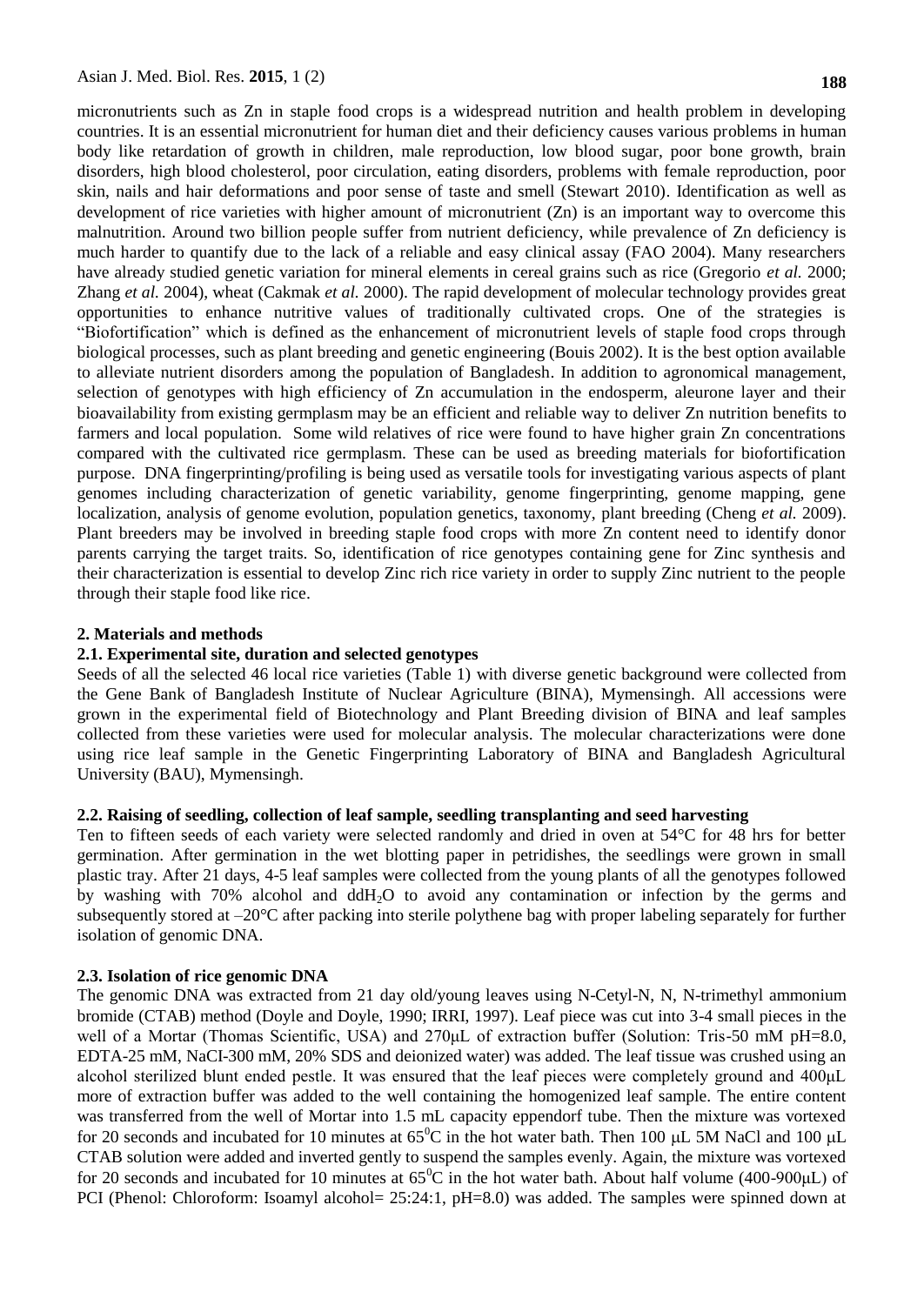12000 rpm for 15 minutes into a centrifuge machine. Then the supernatant was transferred into a new eppendorf tube and 600 µL ice-cold isopropanol was added to the supernatant and shakened well. The mixture was again spinned down at 12000 rpm for 15 minutes by centrifuge machine. The supernatant was discarded and the pellet was washed with 200 µL 70% ethanol. At last the sample was spinned down again at 12000 rpm for 5 minutes, then ethanol was removed carefully, the pellet was left for air-drying over night at room temperature with the tube cap open. After complete drying of pellet, depending on the size of the pellet, about 50-100 μL of sterile T.E. buffer (10 mM Tris-HCl, pH 8.0 and 1mM EDTA) or sterile distilled water was added to the tube for dissolving the pellet. Finally, the DNA samples were stored at - 20°C.

### **2.4. Confirmation, quantification and optimization of DNA concentration**

The amount of genomic DNA was quantified at 260nm spectrophotometrically at Professor Muhammad Hossain Central Laboratory of BAU, Mymensingh, Bangladesh. Presence of genomic DNA was confirmed on 2% agarose gel qualitatively. Using the absorbance reading obtained for DNA sample of each rice variety, the original DNA concentrations were determined and adjusted to 25 ng/μL for further PCR analysis.

DNA conc.  $(\mu g/\mu l) =$  Absorbance  $\times \frac{\text{Vol. of denoted with}}{\Delta m \text{ count of DNA (ul)}} \times \text{conversion factor (0.05) x 1000}$  $\rfloor$  $\overline{\phantom{a}}$  $\mathbf{r}$ L  $\overline{ }$  $x \xrightarrow{\text{center}} x \xrightarrow{\text{center}} x \xrightarrow{\text{conversion factor (0.05) x 1000}}$ Amount of DNA (µl) Vol. of deionized water  $(\mu l)$ Absorbance

### **2.5. Identification and selection of SSR markers**

A set of ten rice microsatellite markers (RM9, RM21, RM23, RM35, RM167, RM180, RM217, RM296, RM400 and RM520) distributed in the rice genome for Fe and Zn content were identified from the available data-based search (http://www.gramene.org/) for rice SSR markers as described by Panaud *et al.* (2003), Akagi *et al.* (2005), Temnykh *et al.* (2000), McCouch *et al.* (2002) and Shankar Ilango and N Sarla (2010).

# **2.6. PCR amplification and electrophoresis of sample DNA**

These microsatellite primers were purchased from commercially available microsatellite primer kits (Merck Bioscience, USA). Individual PCR amplifications for each microsatellite were performed in a oil free and programmable thermal controller (BioRad, California, USA). The PCR protocol involved a total volume of 10 μL reaction mixture (Sambrook *et al.*, 1989) containing 2 μL of genomic DNA and 8 μL of PCR cocktail (1.0 μL dNTP mix, 0.6 μL of MgCl<sub>2</sub>, 1.0 μL Taq buffer (B), 3.20 μL ddH<sub>2</sub>O, 1.0 μL forward and 1.0 μL reverse primer and 0.2 μL of *Taq (Thermophilus aquaticus)* DNA polymerase). The basic PCR program to amplify DNA was as follows: an initial hot start and denaturing step at 94°C for 5 min followed by 34 cycles of a 30 second denaturation at 94°C, a 30 second annealing at appropriate temperature (52 or 67°C) depending on the primer, and a 1 min primer elongation at 72°C. A final extension step at 72°C for 5 min was performed. PCR was confirmed by electrophoresis on 2% agarose gel.

#### **2.7. Polymorphism survey**

The selected 3 primers viz. RM23, RM35 and RM217 positioning in chromosome numbers 1, 1 and 6 of rice genome (Temnykh *et al.* 2001) with clear and expected amplified product sizes were selected and used for microsatellite analysis for Zn content among 46 rice varieties in the present study. The details of the primers are given in Table 2.

# **2.8. Electrophoretic separation and visualization of PCR products**

Prior to electrophoresis, each PCR-product was prepared with 2μL loading dye (0.25% xylene cyanol, 0.25% bromophenol blue, 30% glycerol and 1 mM EDTA). Loading dye was used for monitoring the loading sample stayed in the gel well. The gel was carefully placed in the electrophoresis gel chamber keeping the gel horizontal and submerged in  $1 \times$  TBE buffer. After loading of DNA sample into gel, a molecular weight marker DNA or ladder (25 bp) was loaded in one side of the gel. Electrophoresis was performed at 80 V, 500 mA for 2 hour and 30 minutes according to PCR product size of the selected marker. The DNA migrates from negative to positive electrode (black to red). The electrophoresis was stopped after the bromophenol blue dye had reached three-fourths of the gel length. PCR-products were electrophoresed on 8% polyacrylamide gel. After completing the electrophoresis, the gel with DNA samples was carefully taken out from the gel tank and stained with ethidium bromide solution (10mg/mL) for 12-14 minutes. For documentation, the gel was carefully taken out from ethidium bromide solution, washed and placed on the high performance ultraviolet transilluminator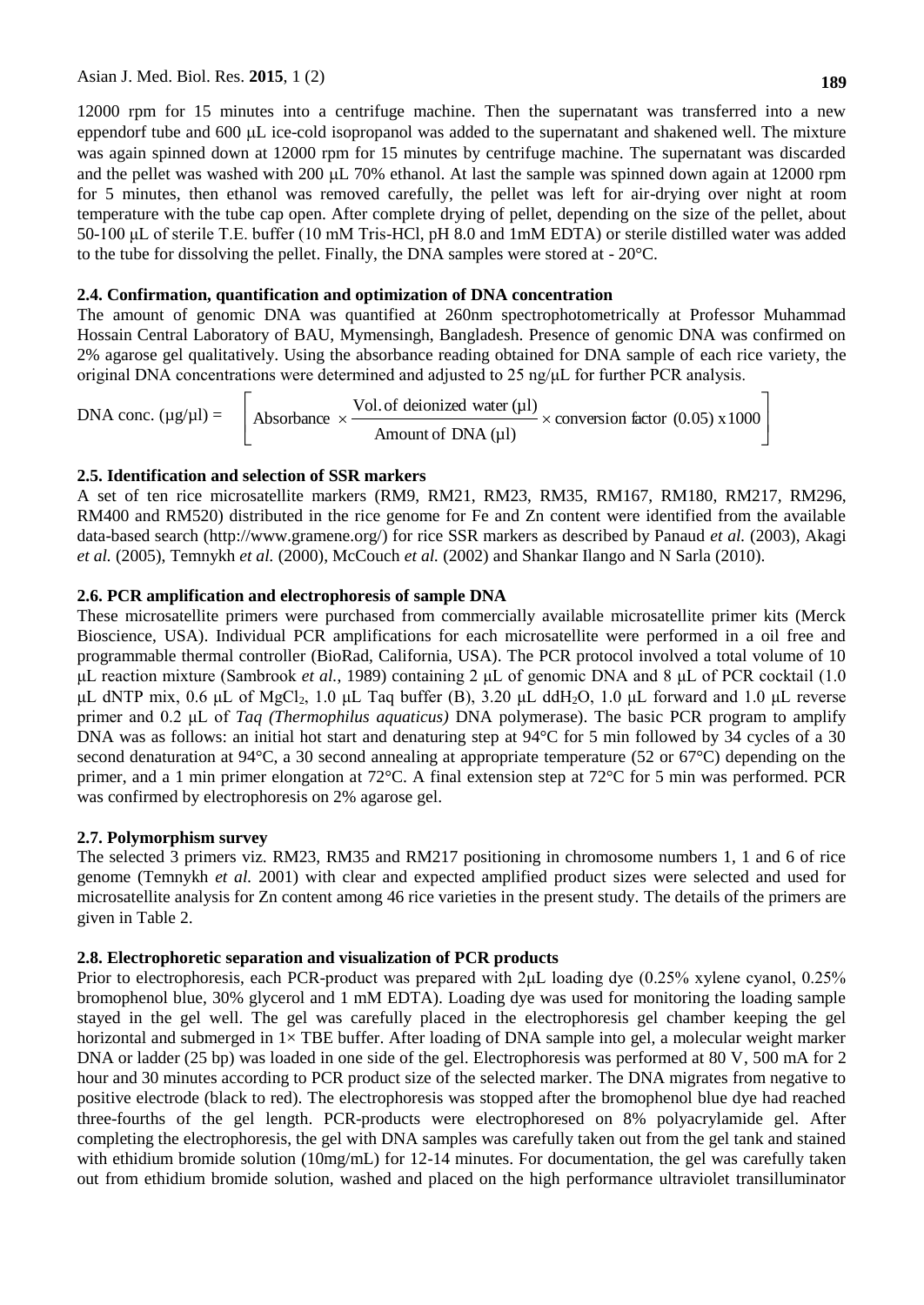(UVP, BioDoc-It<sup>TM</sup> System) at the wave-length of 302 nm to observe the quality of the genomic DNA. Then the gel was examined and photographed by using a Gel Doc camera and finally used in molecular analysis.

### **2.9. Scoring and analysis of microsatellite data**

Microsatellite DNA profiles of all rice varieties against three primers are shown in Figure 2. Molecular weights for microsatellite products were also estimated with Alpha Ease FC 4 software from these DNA band images (Yeh *et al.,* 1999). A single genotypic data matrix was constructed for all loci. The summary statistics including the number of alleles per locus, major allele frequency, genetic diversity and polymorphism information content (PIC) values were determined by using Power Marker (version 3.23) (Yeh *et al.,* 1999). PIC provides an estimate of the discriminatory power of a marker by taking into account, not only the number of alleles that are expressed, but also the relative frequencies of those alleles were observed. Estimation of Nei's genetic distance values (D) and construction of UPGMA (Unweighted Pair Group Method of Arithmetic Means) dendrogram was constructed using the software.

### **3. Results and Discussion**

# **3.1. PCR amplification of all rice genotypes**

PCR was done to check each sample for parental polymorphism using specific Rice Microsatellite (RM) primers and thermal profile (Table 3). Out of 10 primers, 3 RM primers showed polymorphism. Thirty percent polymorphism was found among the markers calculated using the following formula:

Poly morphism 
$$
(\%) = \frac{RM \text{ primers showing poly morphism}}{\text{The total number of RM primersused}} \times 100
$$

### **3.2. Genotyping through molecular marker**

Unlike morphological and biochemical markers, DNA markers are unlimited in numbers and are not affected by environmental factors and /or the developmental stages of the plant (Ovesna *et al.* 2002, Saker *et al.* 2005). The genetic markers arise from different classes of DNA mutations such as substitution mutation, rearrangements or errors in replication of tandemly repeated DNA. All the microsatellite loci (RM23, RM35 and RM217) amplified were found to be polymorphic. Molecular analyses were done using Power Marker (Version 3.25, Liu & Muse 2005) software where 3 primers identified 55 alleles across 46 varieties. The number of alleles ranged from 13 to 23 with average 18.33 per locus. The locus RM35 had the highest number of alleles (23) with maximum allele size difference (55) and the locus RM23 had the lowest number of alleles (13) with minimum allele size difference (25) (Table 4 & 5). Yang *et al.* (1994) found up to 25 alleles for 10 microsatellite markers among 238 accessions of *Indica* and *Japonica* cultivars and landraces.

#### **3.3. Gene diversity, heterozygosity and availability**

According to Nei's (1972), the highest level of gene diversity value (0.948) was observed in loci RM35 and the lowest level of gene diversity value (0.8y46) was observed in loci RM23 with a mean diversity of 0.904 (Table 5). It was observed that marker detecting the fewer alleles showed lower gene diversity than those detected higher number of alleles which revealed higher gene diversity. The maximum number of repeats within the SSRs was also positively correlated with the genetic diversity. Herrera *et al.* (2008) also observed that the gene diversity at each SSR locus was significantly correlated with the number of alleles detected number of repeat motif and with the allele size range. Among all the genotypes, 0.00 heterozygosity were observed for each of the marker and single gene was found for the responsive genotype against the selective SSR marker (Table 4).

# **3.4. Major allele**

The allele with maximum frequency is known as major allele. RM23 showed major allele with highest frequency (0.261) and size 143bp while RM35 showed major allele with minimum frequency 0.087 and size 197bp. RM217 showed major allele with medium frequency 0.174 and size 0.00bp (Table 5).

# **3.5. Rare allele**

The allele with frequency of less than 0.05 is known as rare allele. Maximum rare alleles (16) were found for RM35 followed by RM217 (12) and RM23 (8) with average 12 rare alleles across 46 rice genotypes for three markers (Table 5).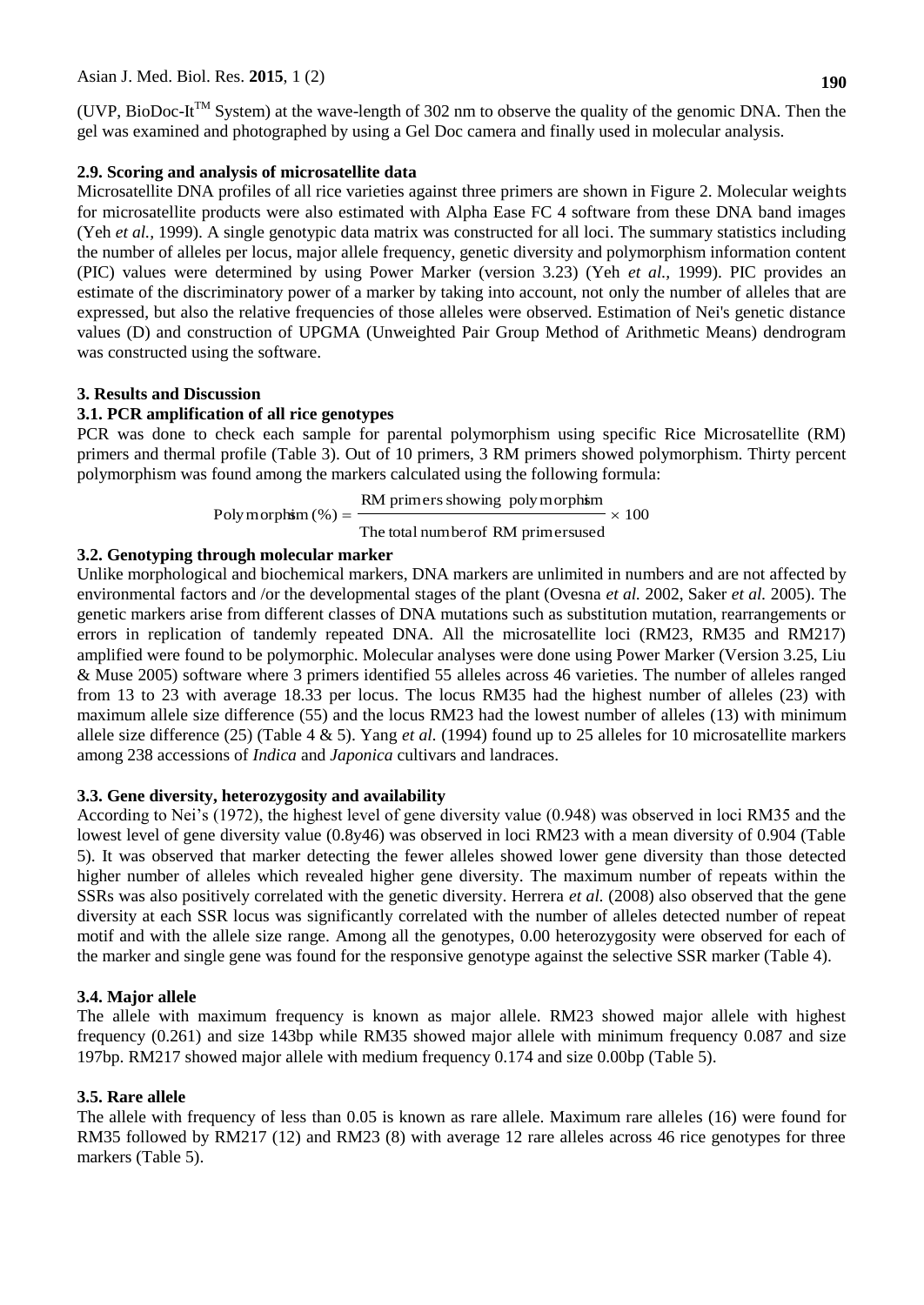| SL. No.        | <b>Genotypes</b>     | <b>Source of collection</b> | SL. No.         | <b>Genotypes</b> | <b>Source of collection</b> |
|----------------|----------------------|-----------------------------|-----------------|------------------|-----------------------------|
| G <sub>1</sub> | Rupessor             | <b>BINA Gene Bank</b>       | G24             | Chini Shail      | <b>BINA Gene Bank</b>       |
| G2             | Karengal             | <b>BINA Gene Bank</b>       | G <sub>25</sub> | Pengek           | <b>BINA Gene Bank</b>       |
| G <sub>3</sub> | Kalomota             | <b>BINA Gene Bank</b>       | G <sub>26</sub> | Gota             | <b>BINA Gene Bank</b>       |
| G4             | Nona Kochi           | <b>BINA Gene Bank</b>       | G27             | Kherail          | <b>BINA Gene Bank</b>       |
| G5             | Vashiara             | <b>BINA Gene Bank</b>       | G28             | Lal40            | <b>BINA Gene Bank</b>       |
| G <sub>6</sub> | Patnai Balam         | <b>BINA Gene Bank</b>       | G29             | Sali             | <b>BINA Gene Bank</b>       |
| G7             | Tilek Kuchi          | <b>BINA Gene Bank</b>       | G30             | Gotamala         | <b>BINA Gene Bank</b>       |
| G8             | <b>Bashful Balam</b> | <b>BINA Gene Bank</b>       | G31             | Rani Shalot      | <b>BINA Gene Bank</b>       |
| G <sub>9</sub> | Chap Shail           | <b>BINA Gene Bank</b>       | G32             | Dhar Shail       | <b>BINA Gene Bank</b>       |
| G10            | Mohime               | <b>BINA Gene Bank</b>       | G33             | Malagoti         | <b>BINA Gene Bank</b>       |
| G11            | Mowbinni             | <b>BINA Gene Bank</b>       | G34             | Volanath         | <b>BINA Gene Bank</b>       |
| G12            | Lalanamia            | <b>BINA Gene Bank</b>       | G <sub>35</sub> | Kathi Goccha     | <b>BINA Gene Bank</b>       |
| G13            | Gengeng Binni        | <b>BINA Gene Bank</b>       | G <sub>36</sub> | Khejur Chori     | <b>BINA Gene Bank</b>       |
| G14            | Kumra Ghor           | <b>BINA Gene Bank</b>       | G37             | Ghocca           | <b>BINA Gene Bank</b>       |
| G15            | Kalmilata            | <b>BINA Gene Bank</b>       | G38             | Asam Binni       | <b>BINA Gene Bank</b>       |
| G16            | Hati Bajor           | <b>BINA Gene Bank</b>       | G39             | Marish Shail     | <b>BINA Gene Bank</b>       |
| G17            | Ponkhiraj            | <b>BINA Gene Bank</b>       | G40             | Raja Shail       | <b>BINA Gene Bank</b>       |
| G18            | Ghigoj               | <b>BINA Gene Bank</b>       | G41             | Nunnia           | <b>BINA Gene Bank</b>       |
| G19            | Hogla                | <b>BINA Gene Bank</b>       | G42             | Bogi             | <b>BINA Gene Bank</b>       |
| G20            | <b>Bhute Shalot</b>  | <b>BINA Gene Bank</b>       | G <sub>43</sub> | Khuchra          | <b>BINA Gene Bank</b>       |
| G21            | Bajra Muri           | <b>BINA Gene Bank</b>       | G44             | Shaheb Kachi     | <b>BINA Gene Bank</b>       |
| G22            | Mondessor            | <b>BINA Gene Bank</b>       | G <sub>45</sub> | Golapi           | <b>BINA Gene Bank</b>       |
| G23            | Jolkumri             | <b>BINA Gene Bank</b>       | G46             | Sadagotal        | <b>BINA Gene Bank</b>       |

**Table 1. List of experimental rice genotypes with their source of collection.**

### **Table 2. Details of the selected 3 SSR primers used for molecular analysis of rice crop for Zn content.**

| <b>Primers</b>   | Sequence $(5'-3')$                                | <b>PCR Product Size</b><br>(bp) | Ta $(^0C)$ | Chrom.<br>position | Reference                |
|------------------|---------------------------------------------------|---------------------------------|------------|--------------------|--------------------------|
| <b>RM23*</b>     | F=CATTGGAGTGGAGGCTGG<br>R=GTCAGGCTTCTGCCATTCTC    | 145                             | 55<br>55   |                    | Shankar Ilango and       |
| <b>RM217*</b>    | F=ATCGCAGCAATGCCTCGT<br>$R = GGGTTGTGAACAAAGACAC$ | 133                             | 55<br>55   | 6                  | N. Sarla (2010)          |
| $RM35*$<br>$- -$ | F=TGGTTAATCGATCGGTCGCC<br>R=CGACGGCAGATATACACGG   | 207                             | 55<br>55   |                    | Tenmykh et al.<br>(2000) |

Here, Ta-Annealing temperature, F-Forward sequence and R-Reverse sequence of the primer

|  |  |  | Table 3. Thermal profile for polymerase chain reaction (PCR). |  |  |  |
|--|--|--|---------------------------------------------------------------|--|--|--|
|--|--|--|---------------------------------------------------------------|--|--|--|

| Step no. | <b>Steps</b>           | Temperature $(^0C)$ | <b>Time</b>      | No. of cycle |
|----------|------------------------|---------------------|------------------|--------------|
|          | Initial denaturation   | 94                  | 5 min.,          |              |
|          | Denaturation           | 94                  | 30 sec.,         |              |
|          | Annealing              | 55                  | 30 sec.,         | 34           |
|          | Extension              | 72                  | 1 min.,          |              |
|          | <b>Final Extension</b> | 72                  | $7 \text{ min.}$ |              |
|          | Cooling                |                     | α                |              |

# **Table 4. Molecular analyses results found in all varieties for three markers.**

| <b>Marker</b> | <b>Repeat</b><br>motif | <b>Sample</b><br>size | No. of<br>observation | Allele size<br>range(s(bp)) | Diff.<br>(bp) | <b>Hetero</b><br>zygosity | <b>Availability</b> |      |
|---------------|------------------------|-----------------------|-----------------------|-----------------------------|---------------|---------------------------|---------------------|------|
| <b>RM23</b>   | (GA)15                 | 46.0                  | 46.0                  | 122-147                     | 25            | 0.00                      | 00.                 | .00. |
| <b>RM35</b>   | (GA)19                 | 46.0                  | 46.0                  | 152-207                     | 55            | 0.00                      | .00                 | 00.1 |
| RM217         | (CT)20                 | 46.0                  | 46.0                  | $90 - 136$                  | 46            | 0.00                      | .00.                | 1.00 |
| Mean          | ------                 | 46.0                  | 46.0                  |                             | 42            | 0.00                      | .00.                | 00.1 |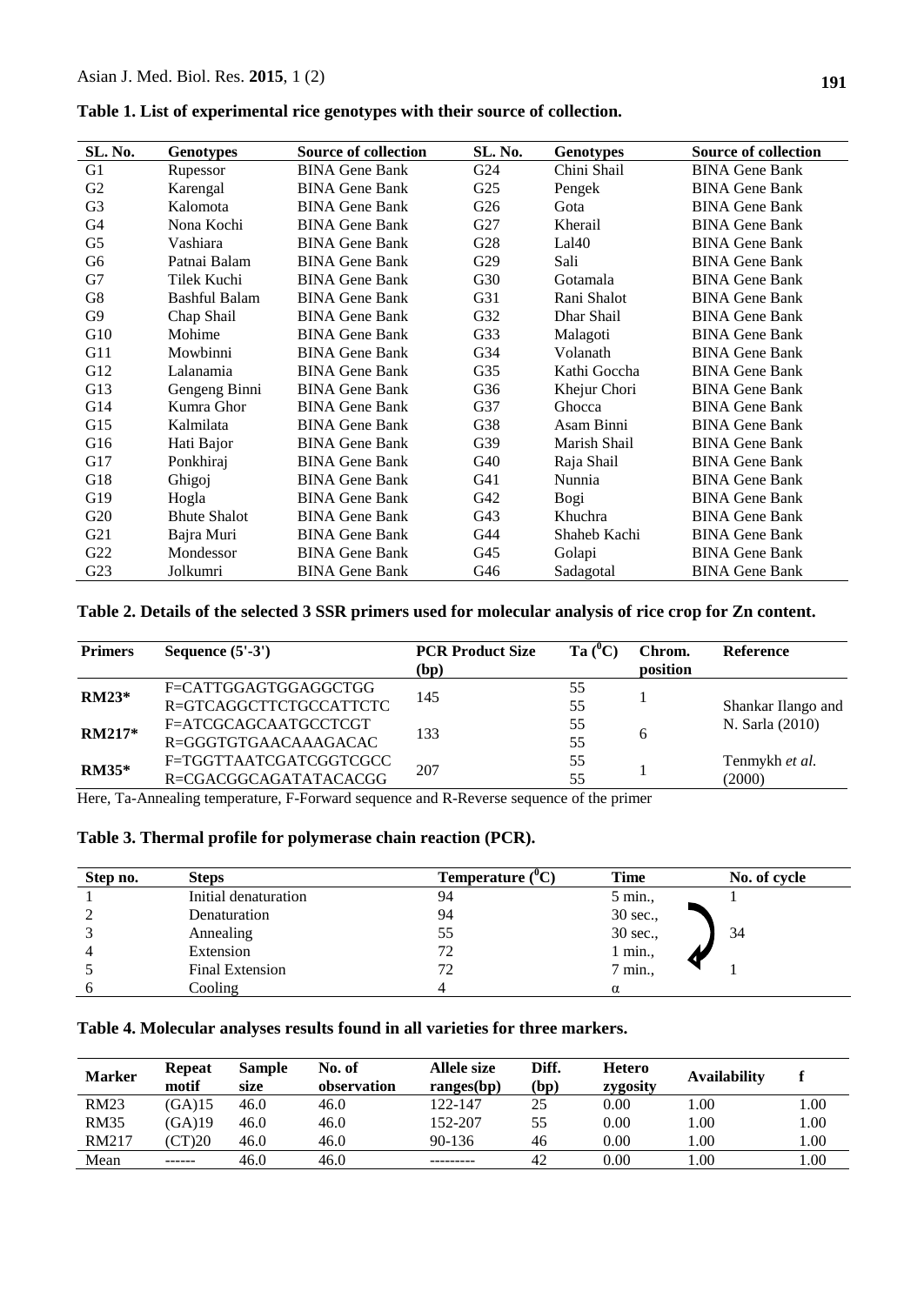|              | <b>Major</b> allele |               | Genotype | No. of  | Rare    | <b>Null</b> | <b>PIC</b> | Gene             | <b>SMM</b> |
|--------------|---------------------|---------------|----------|---------|---------|-------------|------------|------------------|------------|
| Locus        | Size (bp)           | Freq. $(\% )$ | No.      | alleles | alleles | allele      |            | <b>Diversity</b> | Index      |
| <b>RM23</b>  | 143                 | 0.261         | 13.00    | 13.00   | 8.0     | 2.00        | 0.829      | 0.846            | 0.00       |
| <b>RM35</b>  | 197                 | 0.087         | 23.00    | 23.00   | 16.0    | 0.00        | 0.946      | 0.948            | 0.00       |
| <b>RM217</b> | 0.00                | 0.174         | 19.00    | 19.00   | 12.0    | 16.00       | 0.911      | 0.917            | 0.00       |
| Total        | 340                 | 0.522         | 55.00    | 55.00   | 36.0    | 18.00       |            | 2.711            | 0.00       |
| Mean         |                     | 0.174         | 18.33    | 18.33   | 12.0    | 6.00        | .895       | 0.904            | 0.00       |

**Table 5. Size and frequency of alleles and diversity index at 3 SSR loci across 46 rice varieties.**

**Table 6. Number of allele of different sizes with frequency, variance, standard deviation, 2.5%l.b and 97.5%u.b found at 3 SSR loci across 46 rice varieties.**

|                               | <b>RM23</b>     |       |             |       |              |               |                               | <b>RM35</b>              |               |             |        |              |               |
|-------------------------------|-----------------|-------|-------------|-------|--------------|---------------|-------------------------------|--------------------------|---------------|-------------|--------|--------------|---------------|
| <b>Allele</b><br>size<br>(bp) | Count           | Freq. | Variance SD |       | 2.5%<br>l.b. | 97.5%<br>u.b. | <b>Allele</b><br>size<br>(bp) | Count Freq.              |               | Variance SD |        | 2.5%<br>l.b. | 97.5%<br>u.b. |
| $\overline{0}$                | $\overline{c}$  | 0.022 | 0.000       | 0.022 | 0.000        | 0.043         | 152                           | $\mathbf{2}$             | 0.022         | 0.000       | 0.022  | 0.000        | 0.065         |
| 122                           | $\overline{2}$  | 0.022 | 0.000       | 0.022 | 0.000        | 0.065         | 156                           | $\overline{4}$           | 0.043         | 0.001       | 0.030  | 0.000        | 0.109         |
| 123                           | 8               | 0.087 | 0.002       | 0.042 | 0.022        | 0.174         | 162                           | $\overline{c}$           | 0.022         | 0.000       | 0.022  | 0.000        | 0.065         |
| 135                           | $\overline{c}$  | 0.022 | 0.000       | 0.022 | 0.000        | 0.065         | 164                           | $\overline{\mathcal{L}}$ | 0.043         | 0.001       | 0.030  | 0.000        | 0.130         |
| 139                           | $\overline{2}$  | 0.022 | 0.000       | 0.022 | 0.000        | 0.043         | 167                           | $\overline{2}$           | 0.022         | 0.000       | 0.022  | 0.000        | 0.065         |
| 140                           | $\overline{4}$  | 0.043 | 0.001       | 0.030 | 0.000        | 0.109         | 170                           | 6                        | 0.065         | 0.001       | 0.036  | 0.000        | 0.130         |
| 141                           | $\overline{2}$  | 0.022 | 0.000       | 0.022 | 0.000        | 0.065         | 172                           | $\overline{c}$           | 0.022         | 0.000       | 0.022  | 0.000        | 0.065         |
| 142                           | $\overline{14}$ | 0.152 | 0.003       | 0.053 | 0.065        | 0.283         | 173                           | $\overline{c}$           | 0.022         | 0.000       | 0.022  | 0.000        | 0.087         |
| 143                           | 24              | 0.261 | 0.004       | 0.065 | 0.152        | 0.391         | 174                           | $\overline{c}$           | 0.022         | 0.000       | 0.022  | 0.000        | 0.043         |
| 144                           | 10              | 0.109 | 0.002       | 0.046 | 0.022        | 0.196         | 181                           | 4                        | 0.043         | 0.001       | 0.030  | 0.000        | 0.087         |
| 145                           | 18              | 0.196 | 0.003       | 0.058 | 0.087        | 0.326         | 182                           | 6                        | 0.065         | 0.001       | 0.036  | 0.000        | 0.152         |
| 146                           | $\overline{2}$  | 0.022 | 0.000       | 0.022 | 0.000        | 0.065         | 184                           | 6                        | 0.065         | 0.001       | 0.036  | 0.022        | 0.130         |
| 147                           | $\overline{2}$  | 0.022 | 0.000       | 0.022 | 0.000        | 0.065         | 185                           | 4                        | 0.043         | 0.001       | 0.030  | 0.000        | 0.109         |
| <b>RM217</b>                  |                 |       |             |       |              |               | 186                           | 4                        | 0.043         | 0.001       | 0.030  | 0.000        | 0.109         |
| $\boldsymbol{0}$              | 16              | 0.174 | 0.003       | 0.056 | 0.087        | 0.261         | 187                           | 6                        | 0.065         | 0.001       | 0.036  | 0.000        | 0.130         |
| 90                            | $\overline{2}$  | 0.022 | 0.000       | 0.022 | 0.000        | 0.065         | 188                           | 6                        | 0.065         | 0.001       | 0.036  | 0.000        | 0.152         |
| 91                            | 8               | 0.087 | 0.002       | 0.042 | 0.022        | 0.152         | 190                           | 4                        | 0.043         | 0.001       | 0.030  | 0.000        | 0.109         |
| 92                            | 12              | 0.130 | 0.002       | 0.050 | 0.043        | 0.239         | 193                           | 4                        | 0.043         | 0.001       | 0.030  | 0.000        | 0.109         |
| 94                            | 6               | 0.065 | 0.001       | 0.036 | 0.000        | 0.130         | 197                           | 8                        | 0.087         | 0.002       | 0.042  | 0.022        | 0.152         |
| 95                            | $\overline{2}$  | 0.022 | 0.000       | 0.022 | 0.000        | 0.065         | 200                           | 6                        | 0.065         | 0.001       | 0.036  | 0.022        | 0.130         |
| 96                            | $\overline{4}$  | 0.043 | 0.001       | 0.030 | 0.000        | 0.109         | 201                           | 4                        | 0.043         | 0.001       | 0.030  | 0.000        | 0.109         |
| 99                            | $\overline{2}$  | 0.022 | 0.000       | 0.022 | 0.000        | 0.065         | 204                           | $\overline{2}$           | 0.022         | 0.000       | 0.022  | 0.000        | 0.065         |
| 110                           | $\overline{4}$  | 0.043 | 0.001       | 0.030 | 0.000        | 0.130         | 207                           | $\overline{2}$           | 0.022         | 0.000       | 0.022  | 0.000        | 0.065         |
| 112                           | $\overline{2}$  | 0.022 | 0.000       | 0.022 | 0.000        | 0.065         | ------                        | ------                   | $- - - - - -$ |             | ------ | ------       |               |
| 115                           | $\overline{c}$  | 0.022 | 0.000       | 0.022 | 0.000        | 0.065         | ------                        | ------                   | ------        |             |        | ------       |               |
| 116                           | $\overline{2}$  | 0.022 | 0.000       | 0.022 | 0.000        | 0.065         | ------                        | ------                   | ------        | ------      | ------ | ------       | ------        |
| 117                           | 6               | 0.065 | 0.001       | 0.036 | 0.000        | 0.130         | ------                        | ------                   | ------        |             |        | ------       |               |
| 124                           | $\overline{2}$  | 0.022 | 0.000       | 0.022 | 0.000        | 0.043         | ------                        | ------                   |               |             |        | ------       |               |
| 126                           | $\overline{2}$  | 0.022 | 0.000       | 0.022 | 0.000        | 0.065         | ------                        | ------                   |               |             |        |              | ------        |
| 129                           | $\overline{4}$  | 0.043 | 0.001       | 0.030 | 0.000        | 0.109         | ------                        | ------                   | ------        |             |        | ------       | ------        |
| 133                           | $\overline{4}$  | 0.043 | 0.001       | 0.030 | 0.000        | 0.109         | ------                        | ------                   | ------        |             |        |              |               |
| 135                           | 6               | 0.065 | 0.001       | 0.036 | 0.022        | 0.152         | ------                        | ------                   | ------        | ------      | ------ | ------       | ------        |
| 136                           | 6               | 0.065 | 0.001       | 0.036 | 0.000        | 0.130         | ------                        | ------                   | ------        |             | ------ | ------       |               |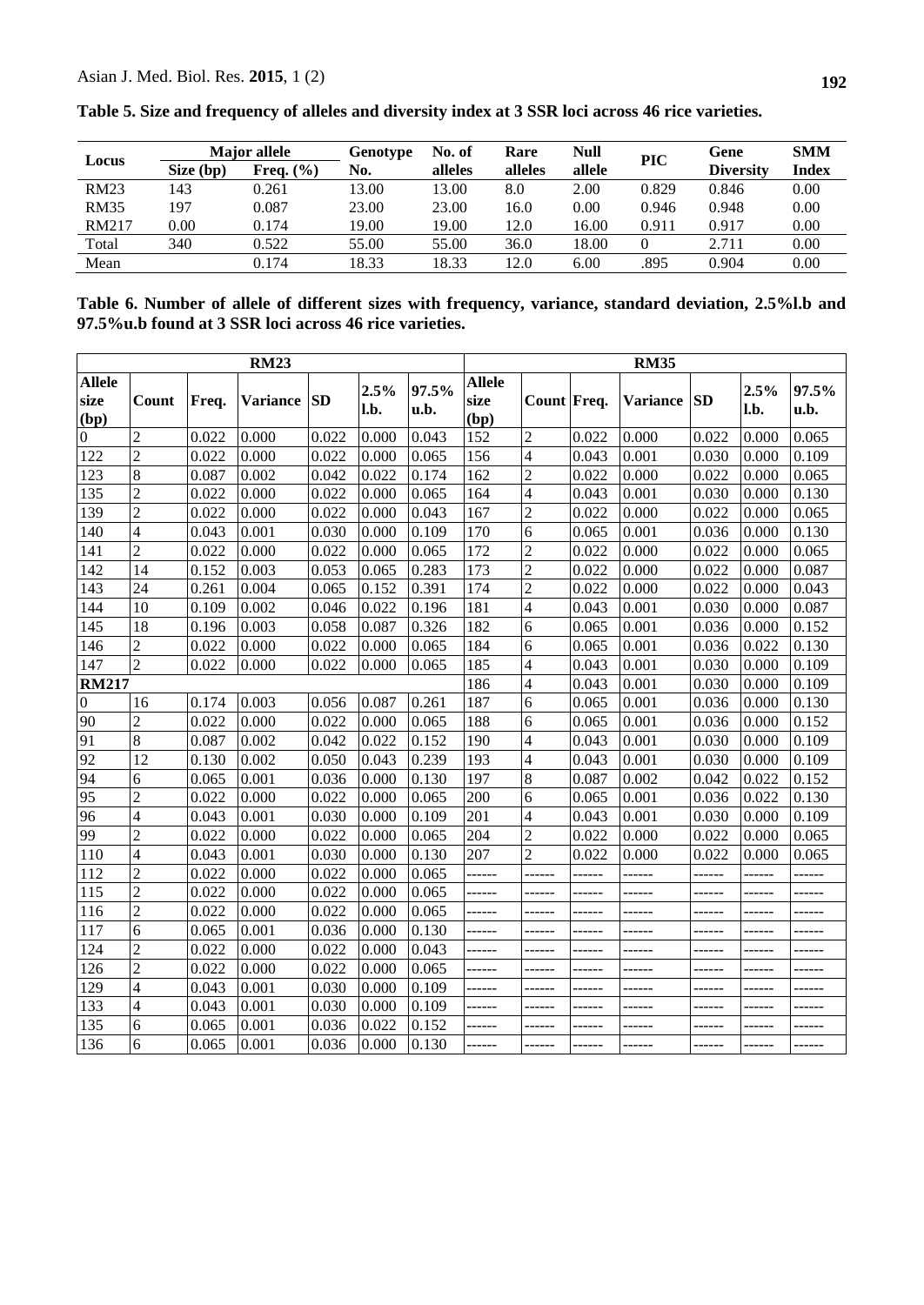| Clusters   | Genotypes<br>found | Percent $(\% )$ | Genotypes                                                                                                                                                                                          |
|------------|--------------------|-----------------|----------------------------------------------------------------------------------------------------------------------------------------------------------------------------------------------------|
|            |                    | 2.174           | Nunnia                                                                                                                                                                                             |
| П          | 10                 | 21.739          | Asambinni, Chini Shail, Marish Shail, Ponkhiraj, Lalanamia, Pengek, Ghigoj,<br>Hogla, Hati Bajor, Kalomota,                                                                                        |
| Ш          | 9                  | 19.562          | Kalmilata, Patnai Balam, Jolkumri, Nona Kochi, Rupessor, Tilek Kuchi,<br>Vashiara, Karengal, Malagoti                                                                                              |
| <b>IV</b>  | 3                  | 6.522           | Kherail, Golapi, Lal40                                                                                                                                                                             |
| V          | 4                  | 8.696           | Ghocca, Gota, Rani Shalot, Sadagotal                                                                                                                                                               |
| VI         | $\mathfrak{D}$     | 4.348           | Genegeng Binni, Mowbinni                                                                                                                                                                           |
| <b>VII</b> | 17                 | 36.957          | Gotamala, Kathi Goccha, Sali, BajraMuri, Bhute Shalot, Kumra Ghor,<br>Mohime, Mondessor, Shaheb Kachi, Chap Shail, Khuchra, Dhar Shail, Bogi,<br>Volanath, Raja Shail, Bashful Balam, Khejur Chori |
| Total      | 46                 | 100.0           | 46 Rice genotypes                                                                                                                                                                                  |

**Table 7. List of rice genotypes into seven clusters.**



**Figure 1a. DNA banding profiles of 46 rice varieties for RM23 where each consecutive lane represents a single variety.**



**Figure 1b. DNA banding profiles of 46 rice varieties for RM35 where each consecutive lane represents a single variety.**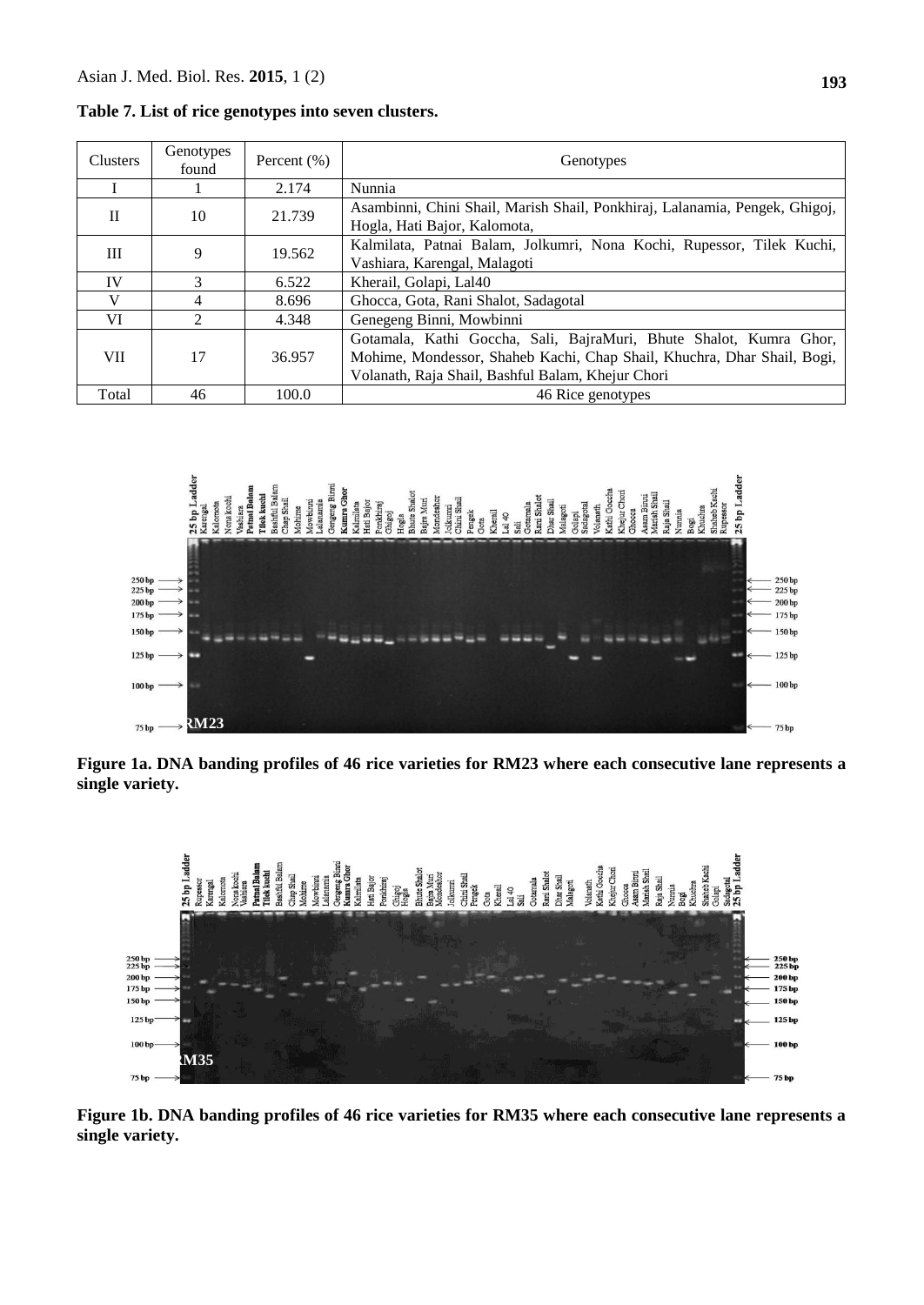Asian J. Med. Biol. Res. **2015**, 1 (2) **194**



**Figure 1c. DNA banding profiles of 46 rice varieties for RM217 where each consecutive lane represents a single variety.**



**Figure 2. UPGMA Dendrogram based on Nei's (1972) genetic distance, summarizing data on differentiation among 46 rice genotypes according to SSR analyses (Sub cluster was cut at 50% of average Nei's genetic distance 0.45)**

#### **3.6. Null allele**

Null allele means no appearance of allelic band in the genotype for the selected marker. Maximum null alleles (16) were found for RM217, no null alleles were observed for RM35 and RM showed 2 null alleles among 46 rice genotypes (Table 5).

#### **3.7. Allelic diversity**

Using 3 primers across 46 rice varieties, a total of 55 alleles were found in the present study of which RM35 showed highest number of alleles (23) followed by RM217 (19) and RM23 (13) in descending order (Table 5).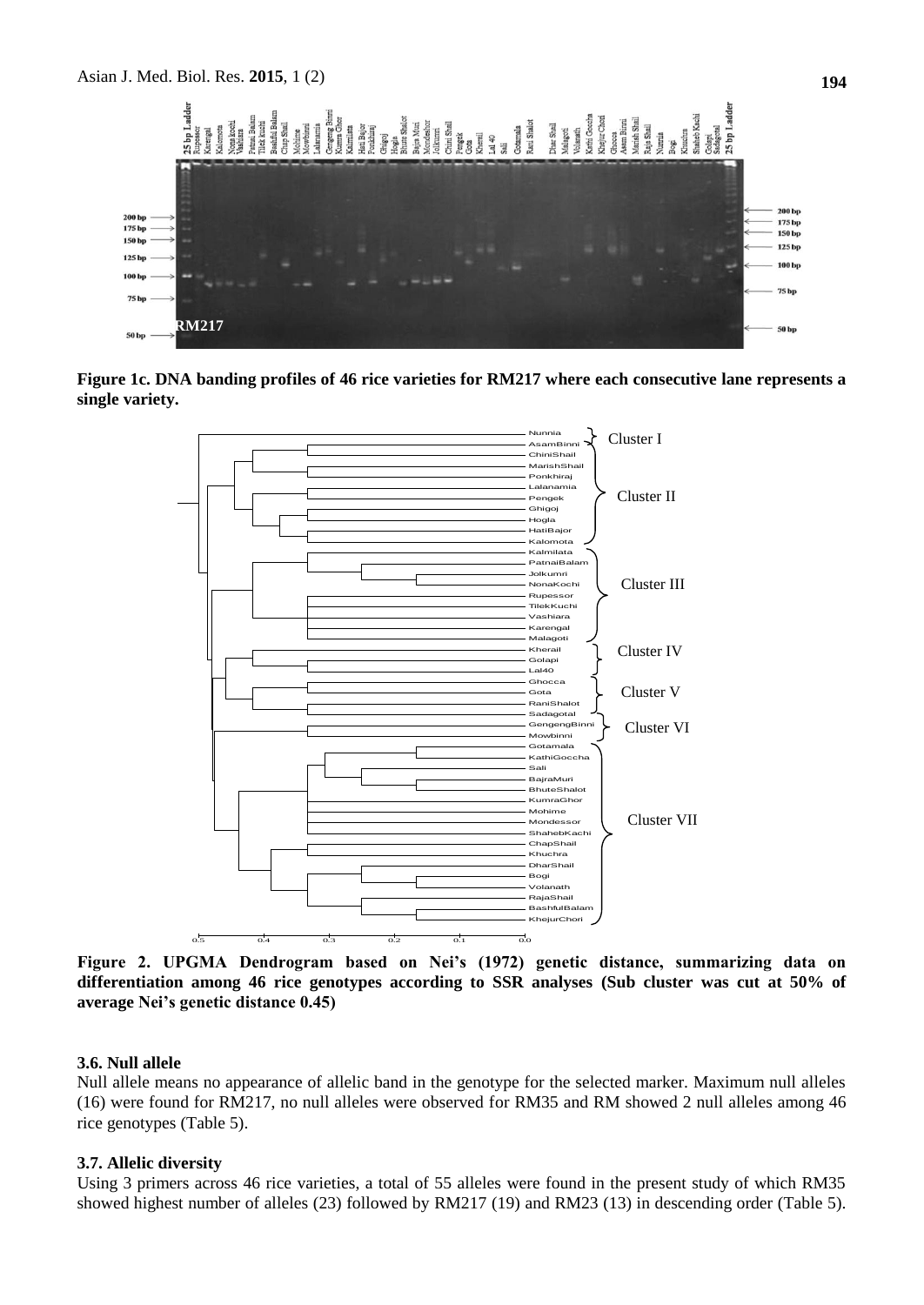Rahman *et al.* (2006, 2008) reported 18 and 78 alleles respectively while analyzing with 3 primers (RM11; RM151 and RM153)  $\&$  5 primers (RM1; RM151; RM153; RM334 and RM335) in which PIC values were 0.670; 0.707; 0.698 & 0.862; 0.923; 0.831; 0.865 and 0.910 respectively. Yang *et al.*, (1994) found up to 25 alleles for 10 microsatellite markers among 238 accessions of *Indica* and *Japonic*a cultivars and landraces. The size variation between the smallest and the largest allele at a given SSR locus was correlated with the number of alleles per locus. Thus, RM23 presented the smallest allele size range (25bp), while RM35 presented the largest allele size range (55bp) and RM217 showed 46bp allele size range (Table 4).

### **3.8. PIC values**

The PIC values are dependent on the genetic diversity of the cultivars chosen and this investigation had a high proportion of traditional varieties which would have the effect of increasing the PIC values. It is important to indicate that the selection by breeders have increased the frequency of the alleles or allelic combination with favorable effects at the expense of the others, eventually eliminating many of them. The markers in the specific chromosome and the allele size along with their frequencies and PIC values have been shown in the Table 5. The PIC values for 3 primers obtained in the present study varied from 0.829 for RM23 to 0.946 for RM35, with an average PIC value of 0.895 (Table 5). Among the markers used in this study RM35 showed higher PIC values and RM23 showed lower than the others. Lower PIC value may be the result of closely related genotypes and higher PIC values might be the result of diverse genotypes. The number of alleles amplified by a primer and its PIC values also depends upon the repeat number and the repeat sequence of the microsatellite sequences (Temnykh *et al.* 2000, 2001; Yu *et al.* 2003) showed that larger repeats and GA- repeats yield higher number of alleles and higher PIC values. Contrary to this, Temnykh *et al.* (2000) showed that (CTT), and AT-rich trinucleotide repeats amplified with higher efficiency and revealed greater polymorphism overall. RM35 having (GA)19 repeat motiff was a most informative microsatellite marker for this set of germplasm, as it yielded 23 alleles with PIC value 0.946 and gene diversity 0.948.

### **3.9. Banding pattern of 46 rice genotypes for 3 SSR markers**

All the figures of banding patterns of 46 rice genotypes for molecular analysis of zinc content using three polymorphic SSR primers are presented in figure 1a, 1b and 1c. In this experiment, three polymorphic SSR markers *viz.*, RM23, RM35 and RM217 showed highly polymorphism among the 10 SSR primers. The RM35 showed good polymorphism than the other SSR markers used for screening of rice genotypes for zinc content.

#### **3.10. Genetic distance between the genotypes**

The values of pair-wise comparisons of Nei's (1972) genetic distance (D) between genotypes were computed from combined data for the 3 primers, ranged from 0.00 to 1.00. Higher genetic distance was observed between some lines pair than the other lines combination. The means of genetic distances between lines were used to evaluate the genetic diversity of different lines. Highly diversified lines (Kumra Ghor, Ghigoj, Tilek Kuchi etc.) carrying gene for Zn content could be useful in breeding program to have potential genetic gains.

# **3.11. UPGMA Dendrogram**

Forty six rice lines used in the experiment were categorized by Dendrogram based on Nei's (1972) genetic distance using Unweighted Pair Group Method of Arithmetic Means (UPGMA) (Figure 2). These rice lines have been differentiated into 7 main clusters based on the 50% of average genetic distance among 46 varieties. The clusters were separated into several sub-clusters. The dendrogram showed that the lines (Bashful Balam, Khejur Chori; Gotamala, Kaythi Goccha; Jolkumri, Nona Kochi etc.) were closely related belonging to the same cluster while the lines (Nunnia, Bashful Balam, Gengeng Binni, Rani Shalot, Golapi, Jolkumri) belonging to different cluster suggesting that these varieties were genetically diverse in origin. The dendrogram revealed that the lines that are derivatives of genetically similar placed in the same cluster.

#### **3.12. Clustering of rice genotypes**

Cluster analysis was performed using the UPGMA method to group the studied genotypes based on similarity coefficient. Mainly 7 clusters were formed at genetic similarity level of 0.0-1.0 (Figure 2). Cluster I, II, III, IV, V, VI and VII contained 1, 10, 9, 3, 4, 2 and 17 genotypes respectively (Table 7). Among the total genotypes those which showed comparatively same banding patterns were grouped into same cluster.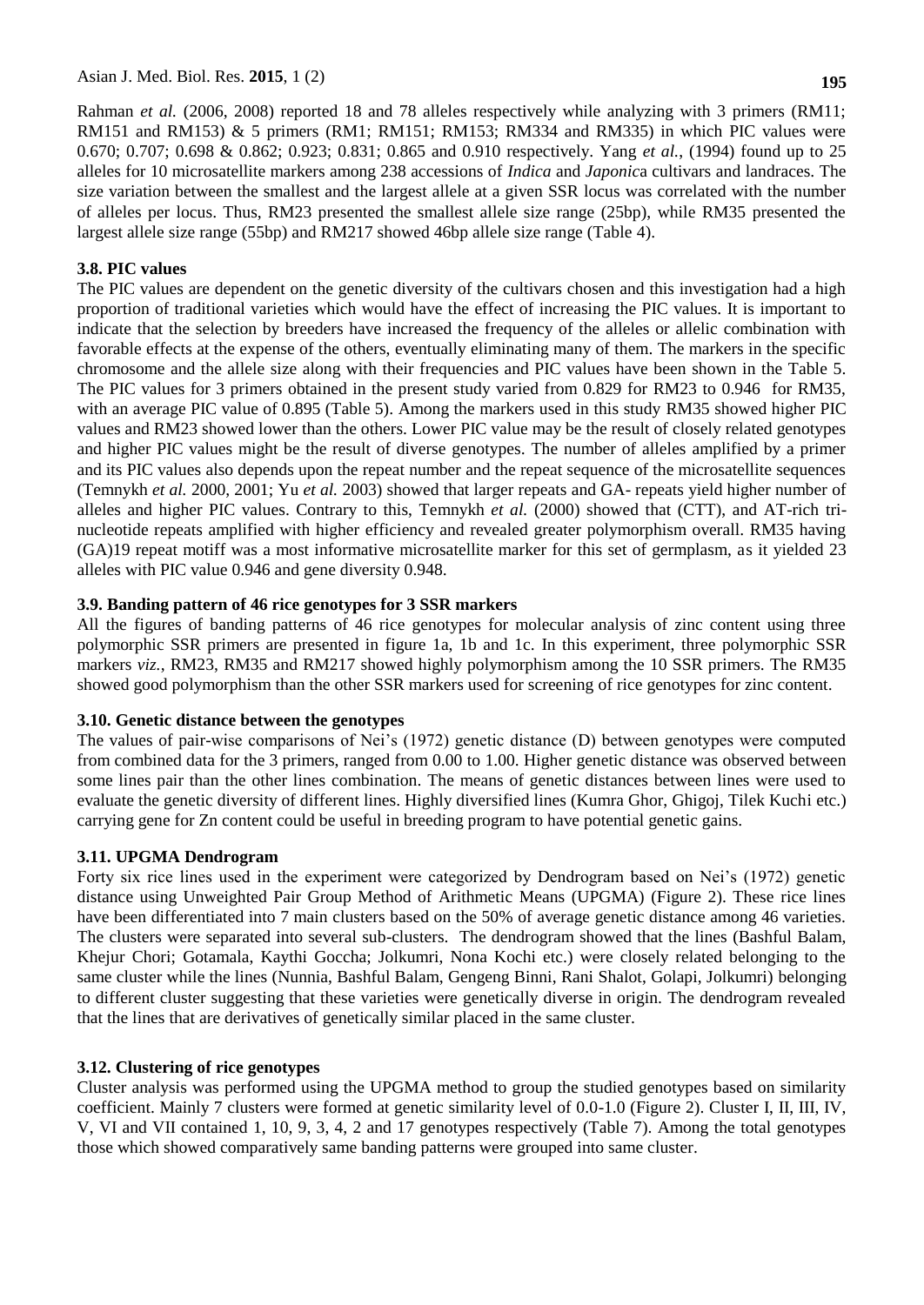#### **4. Conclusions**

A large number of people have been suffering from Zinc deficient problems in Bangladesh. So, Biofortification of rice with highest Zn element is a vital work to supply Zn nutrient to the poorest people of Bangladesh. Plant-breeding with Marker Assisted Selection (MAS) holds great promise for making a significant, low-cost and sustainable contribution to reduce Zn deficiency in humans. The identified rice genotypes like Kumra Ghor, Ghigoj, Tilek Kuchi etc. showing Zn bio-synthetic gene would be used as breeding materials for developing rice varieties possessing optimum Zn concentration in their endosperm through MAS process.

#### **Acknowledgements**

The principal author is thankful to Bangladesh Agricultural Research Council (BARC), Ministry of Science Technology (MOST) for their financial support and Department of Genetics and Plant Breeding, Bangladesh Agricultural University; Plant Breeding and Biotechnology Division of Bangladesh Institute of Nuclear Agriculture (BINA) for technical assistance.

#### **Conflict of interest**

None to declare.

#### **References**

- Akagi H and Y Yokozeki, 1997. Highly polymorphic microsatellites of rice consist of AT repeats, and a classification of closely related cultivars with these microsatellite loci. Theor. Appl. Genet.**,** 94: 61-67.
- Bouis HE, 2002. Plant breeding: A new tool for fighting micronutrient malnutrition. J. Nutr., 132: 491S–494S.
- Cakmak I, H Ozkan, HJ Braun, RM Welch and V Romheld, 2000. Zinc and iron concentrations in seeds of wild, primitive, and modern wheat. Food and Nutrition Bulletin, 21: 401–403.
- Cheng CJ, CJ Lan, SA Ping, JZ Qiang and HL Zhi, 2009. Difference of Iron Contents in Rice Landraces. J. Plant Genet. Resources., 10: 22-27.
- Doyle JJ and JL Doyle, 1990. Isolation of plant DNA from fresh tissue. Focus, 12:13-15.
- FAO (Food and Agriculture Organization of the United Nations) 2004. Undernourishment around the World. The state of food insecurity in the world website. Available at: [www.fao.org/docrep/007/y5650e](http://www.fao.org/docrep/007/y5650e%20/y5650e00.htm)  [/y5650e00.htm.](http://www.fao.org/docrep/007/y5650e%20/y5650e00.htm)
- Gregorio GB, D Senadhira, T Htut and RD Graham, 2000. Breeding for trace mineral density in rice. *Food and Nutrition Bulletin.* **21** 382–386.
- Herrera TG, DP Duque, IP Almeida, GT Nunez, AJ Pieter's, CP Martinez and JM Tohme, 2008. Assessment on genetic diversity in Venezuelan rice cultivars using simple sequence repeats markers. Electron. J. Biotechnol.**,** 11: 215-226.
- IRRI (International Rice Research Institute) 1997. Rice Almanac. IRRI-WARDA-CIAT, Los Baños, Laguna, Philippines. 181 p.
- Liu K and SV Muse, 2005. Power Marker: Integrated analysis environment for genetic marker data. Bioinformatics, 21: 2128-2129.
- McCouch SR, X Chen and YG Cho, 2002. Sequence divergence of rice microsatellites in *Oryza* and other plant species. Molecular Genetics and Genomics**,** 268:331–343.
- Nei's M, 1972. Genetic distance between populations. American Naturalist, 106: 283-292.
- Ovesna J, K Polakova and L Lisova, 2002. DNA analyses and their applications in plant breeding. Czech. J. Genet. Plant Breed.**,** 38: 29-40.
- Panaud O, X Chen, SR McCouch, 2003. Microsatellite marker development, mapping and applications in rice genetics and breeding. Plant Mol. Biol.**,** 35: 89-99.
- Rahman L, MN Islam, MS Rahmam and MS Islam, 2008. PLANT VARIETIES OF BANGLADESH: Morphological and Molecular Characterization. Published by Seed Wing, Ministry of Agriculture, Government of the Peoples' Republic of Bangladesh, Vol. **2** 300 p.
- Rahman L, MR Molla, S Sultana, MN Islam, NU Ahmed, MS Rahman, M Nazim-ud-Dowla, M Shah-E-Alam and MS Alam, 2006. Plant Varieties of Bangladesh-Morphological and Molecular characterization for plant variety protection. Bangladesh J. Agril. Sci.**,** 33: 215-225.
- Saker MM, SS Youssef, NA Abdallah, HS Bashandy and AM EI Sharkawy, 2005. Genetic analysis of some Egyptian rice genotypes using RAPD, SSR and AFLP. African J. Biotechnol.*,* 4: 882-890.